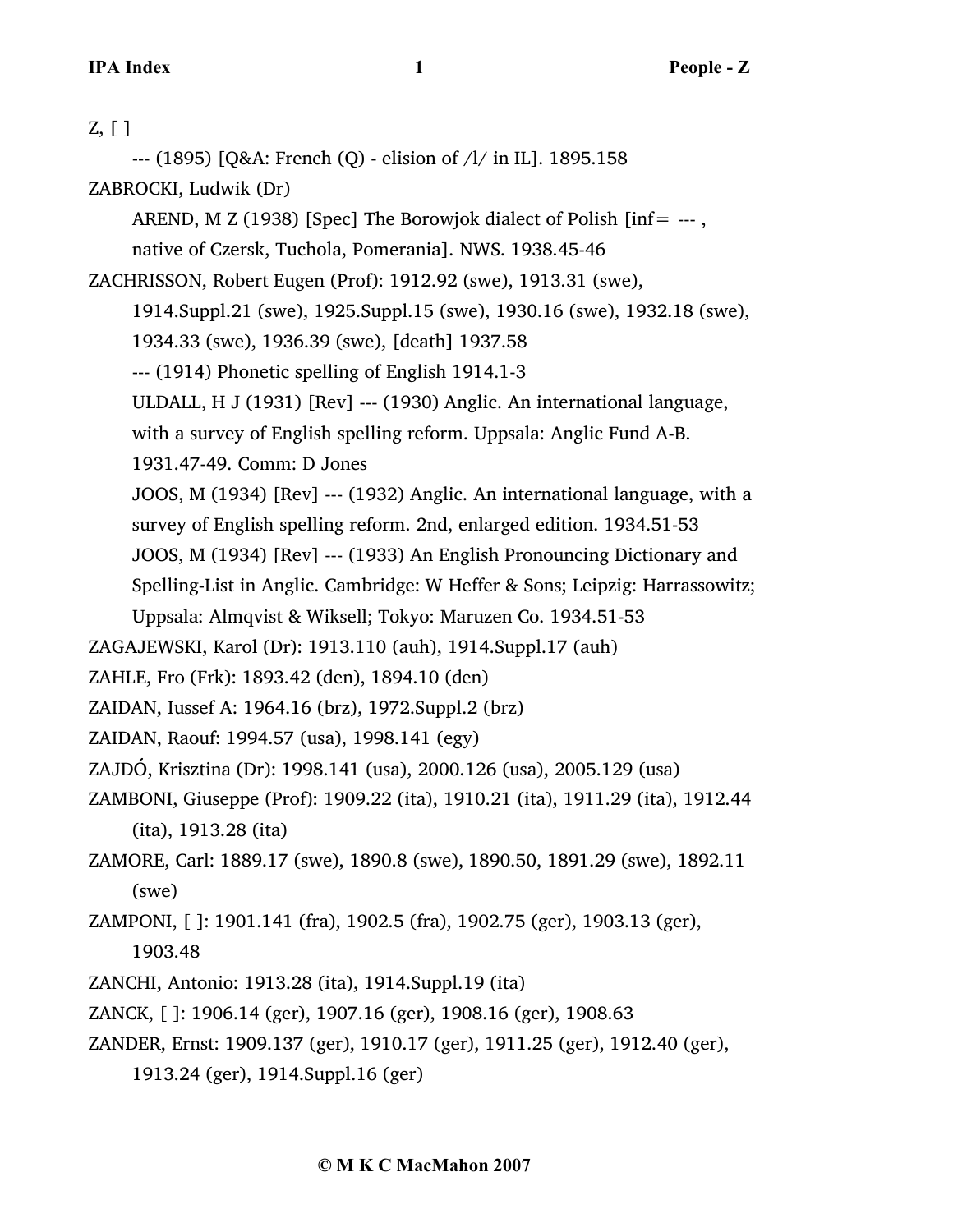ZANDER, J: 1895.30 (ger), 1896.9 (ger), 1897.25 (ger), 1898.11 (ger), 1899.12 (ger), 1899.35, 1900.janv.14 (ger), 1901.14 (ger), 1901.48 ZANDER, K (Frl): 1912.40 (ger), 1913.24 (ger), 1914.Suppl.16 (ger)

ZANEK, [ ]: 1905.11 (ger)

ZAPATA: see also PARADA ZAPATA

ZAPATA, Francisco: 1900.85 (chl), 1901.24 (chl), 1902.22 (chl), 1903.22 (chl)

ZAPATA, Lillo F: 1904.4 (fra), 1904.34 (fra), 1904.63 (chl), 1905.4 (fra), 1906.4

(fra), 1906.78 (chl), 1907.27 (chl), 1908.28 (chl), 1909.30 (chl), 1910.29

(chl), 1911.37 (chl), 1912.53 (chl), 1913.40 (chl), 1914.Suppl.29 (chl)

--- (1905) Fonética chilena. 1905.34-36

[--- : marriage to Marta J Granier Bonnet]. 1907.101

[--- : appointment, Chile]. 1907.50

ZAPOTECO

KINGDON, R (1948) [Spec] Zapoteco [dialect of Juchitán and

Tehuantepec]. NWS. 1948.24-25

ZAROUDMY, [ ] (Mlle): 1899.146 (fra), 1900.janv.5 (fra), 1901.5 (fra), 1901.47

ZASSIADKO, Olga (Mlle): IPA exam result (German). 1911.160

ZATELLI, Domenico: 1895.8 (auh), 1896.10 (auh), 1897.26 (auh), 1897.52, 1898.13 (auh), 1899.14 (auh), 1899.35

ZAWAYDEH, Bushra Adnan: 1998.141 (usa)

ZBINDEN, L: 1897.50 (swi), 1898.13 (swi), 1899.14 (swi), 1899.35

[Vacation courses, Summer 1897: Marburg; Paris; Geneva, --- on language teaching ...]. 1897.118

[Vacation courses for teachers of French: Geneva, 16 July - 31 August, 1-21 October 1898, --- ]. 1898.74

[Vacation courses, Summer 1898: Geneva, --- ...]. 1898.124

ZDANÉVITCH, Michel: 1892.57 (rus), 1893.11 (rus), 1894.13 (rus), 1894.27,

1895.14 (rus), 1895.33, 1896.16 (rus), 1896.35

ZEBALLOS, María de

WISE, Mary Ruth (1958) Diverse points of articulation of allophones in

Amuesha (Arawak) [infs= ... --- ]. Misc Phon III.1958.Suppl.juil-déc.15-21 ZEDELIUS, Theodore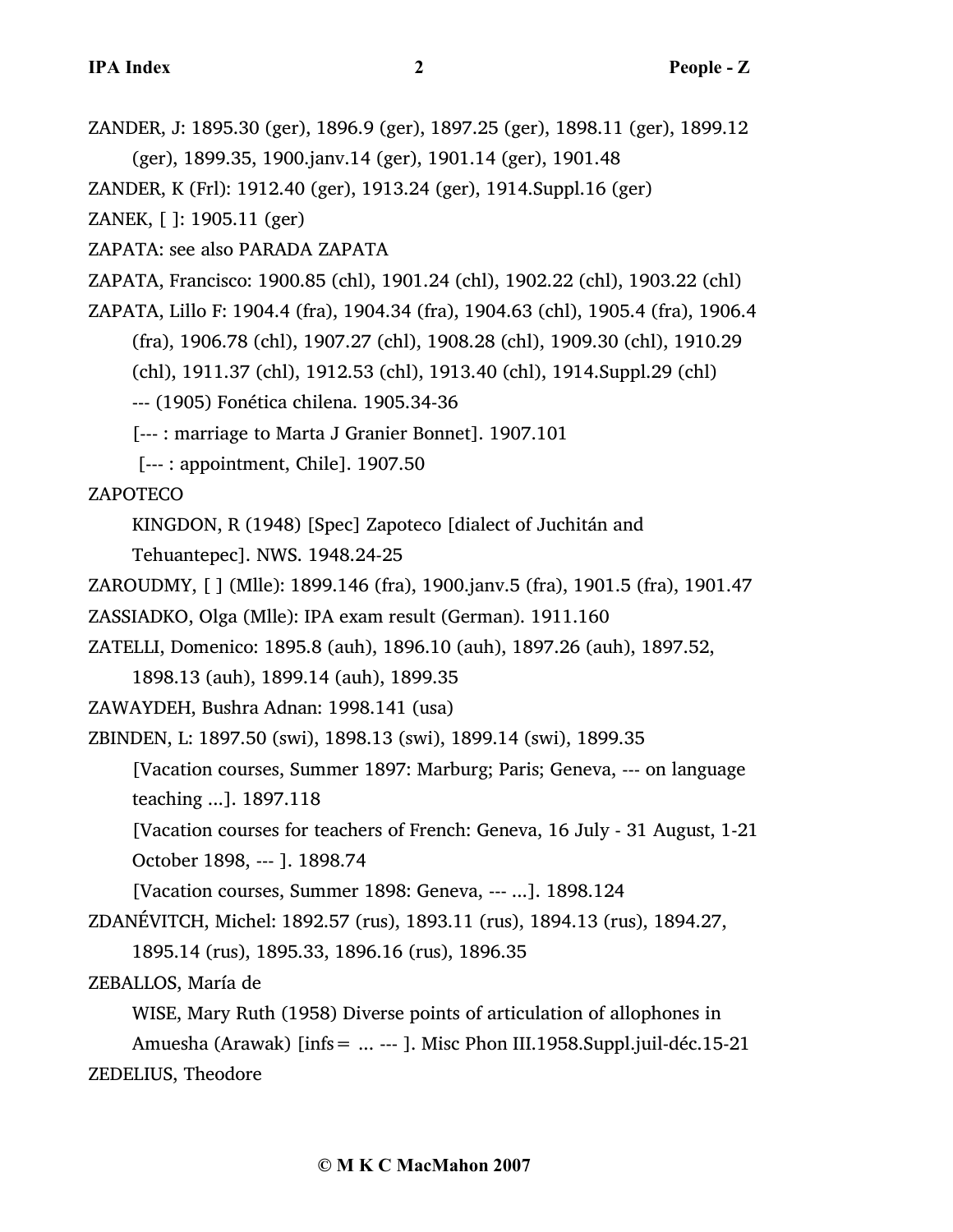NAEF, H (1912) [Rev] SAVORY, D L (1912) "Geleite, die draußen sind" von Theodore Zedelius. London: Rivingtons. 1912.141-143 DIETRICH, G (1928) [Spec(Stud)] Deutsch. < --- Geleite, die draußen sind! 1928.43-44

ZEE, Eric  $\sim$  Yun-Yang (Prof): 1990.ii.63 (hkg), 1994.57 (hkg), 1998.141 (hkg), 2000.126 (hkg), 2005.126 (hkg-chn) (2003-207) Council. 2004.June:prelim matter, 2004.Dec.prelim matter, 2005.June.prelim matter, 2005.Dec.prelim matter, 2006.June.prelim matter, 2006.Dec. prelim matter Editorial board/team: 1999.Dec.prelim matter, 2000.prelim matter, 2001.June.prelim matter, 2002.June.prelim matter, 2002.Dec.prelim matter, 2003.June.prelim matter, 2003.Dec.prelim matter, 2004.June.prelim matter, 2004.Dec.prelim matter, 2005.June.prelim matter, 2005.Dec.prelim matter, 2006.June.prelim matter, 2006.Dec.prelim matter

--- (1991) Chinese (Hong Kong Cantonese) [inf=female, aged 22, from Hong Kong; incl NWS]. 1991.46-48. Corr and additional comment: 1991.108

LEE, Wai-Sum & --- (2003) Standard Chinese (Beijing)  $\int$  [inf= female aged 25]. 2003.109-112

ZEEUW, P de: 1891.57 (net)

ZEI POLLERMANN, Branka (Dr): 2006 [IPA-Rec]

ZEIGER, Beatrice (Mrs): 1963.38 (usa)

ZEIGER, Theodor

--- (1931) Franz Dörr [=obituary]. 1931.2

ZEILE, Adelaide (Miss): 1928.64 (usa), 1932.22 (usa)

ZEITOUN, Elizabeth

LADEFOGED, Peter & --- (1993) Pulmonic ingressive tones do not occur in

Tsou [inf= 8 men and 6 women from Punguu]. 1993.13.15

ZEKUBU, [ ]: 1930.73 (sov), 1932.19 (sov)

ZELLWEGER, [ ]: 1901.142 (fra), 1902.5 (fra)

ZEPIC, Milan: 1891.85 (auh), 1892.7 (auh), 1892.42, 1893.7 (auh), 1893.42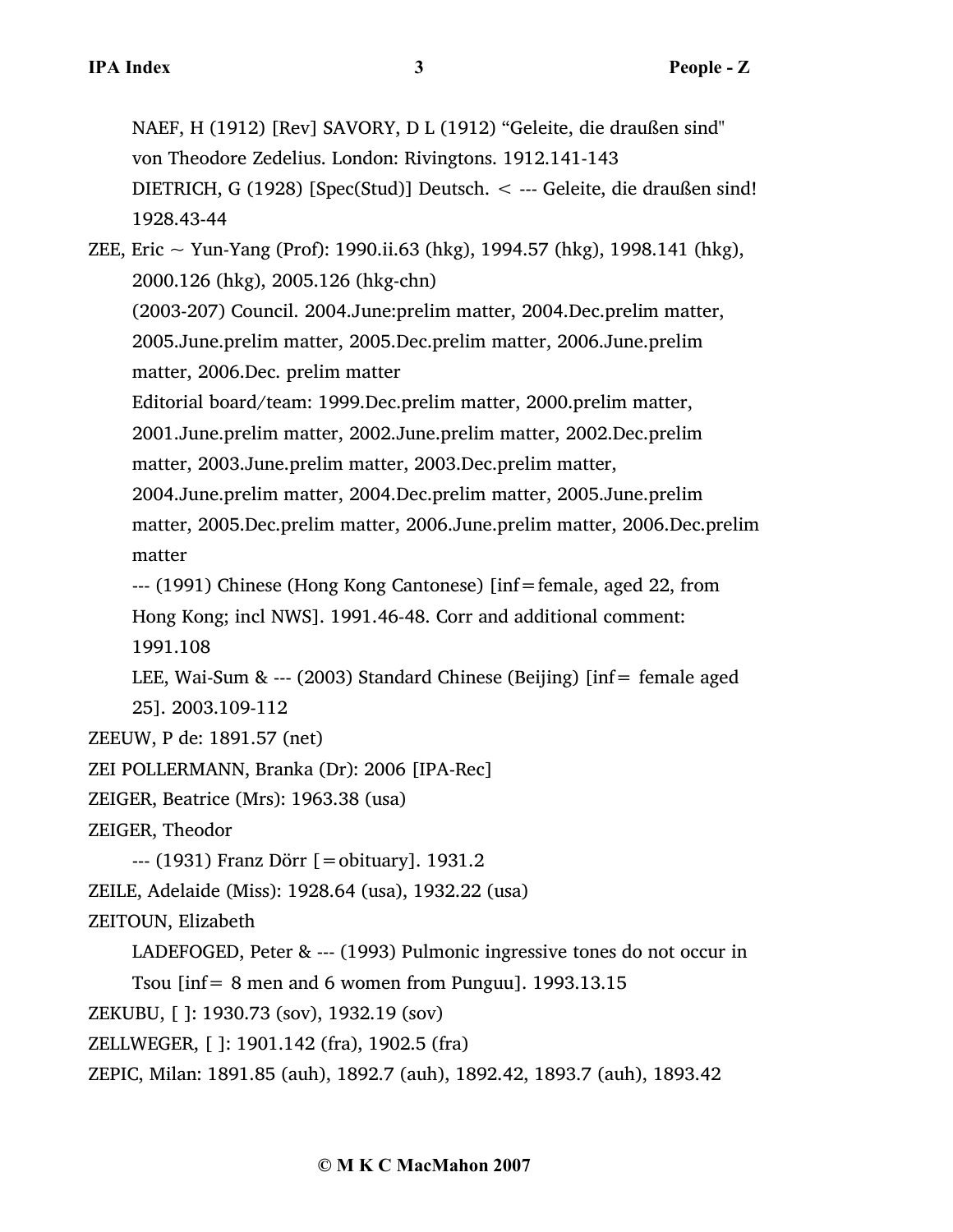ZERGIEBEL, Emil Herrmann: 1892.6 (ger), 1893.7 (swi), 1893.98 (ger), 1894.7 (ger), 1895.4 (ger), 1896.5 (ger), 1897.19 (ger), 1898.6 (ger), 1899.7 (ger), 1900.janv.14 (ger), 1901.14 (ger), 1902.13 (ger), 1903.13 (ger), 1904.11 (ger), 1904.60

ZERUAL, Chakir: 2005.127 (mor)

- ZETTERBERG, F (Dr): 1902.146 (swe), 1903.19 (swe)
- ZETTERBERG, Fridorf: 1892.11 (swe)
- ZETTERSTRÖM, Agnes (Frl): IPA exam result (German). 1912.132
- ZETTERVAL ~ ZETTERVALL, Gustav: 1889.65 (swe), 1890.8 (swe), 1890.30 (swe), 1890.41 (swe), 1890.50
- ZETTERVALL: see ZETTERVAL  $\sim$  ZETTERVALL

ZHANG, Fengtong

--- (1985/1989) The initials of Chengdu speech as compared with Standard Chinese. 1985/1989.59-68

ZHOU, Dianfu

DING, Liaosheng (1987) [Letter to the Editor: the need for recordings of sounds on the IPA chart; Zhou Dianfou's Teach Yourself the International Phonetic Alphabet]. 1987.153-154

ZICKERO, F: 1887.Oct.345 (auh), 1888.janv.27/3 (auh), 1889.8 (auh), 1890.8 (auh), 1891.9 (auh), 1891.30, 1892.7 (auh), 1892.42, 1893.7 (auh), 1893.42

ZIEGLER, [ ]: 1902.23 (ger), 1903.8 (ger), 1903.48

ZIEGLER, Wolfram [Secretary of the ICPLA Executive Committee]

--- (1994) The extIPA Chart. 1994.95-98

- ZIELKE, [ ] (Dr): 1895.166 (fra), 1896.9 (ger), 1897.25 (ger), 1897.51, 1898.11 (ger), 1899.12 (ger), 1900.janv.14 (ger), 1900.févr-mars.19, 1901.14 (ger), 1901.48
- ZIEMSSEN, Siegfried: 1905.86 (ger), 1906.14 (ger), 1907.16 (ger), 1907.55

ZIERER, Ernesto (Prof): 1964.16 (peu), 1972.Suppl.9 (peu), 1975.Suppl.12 (peu)

ZIETSCH, A (Dr): 1891.105 (ger), 1892.6 (ger), 1893.6 (ger), 1893.42

ZIETSCHMANN, K: 1895.7 (ger), 1895.33

ZIMMER, Karl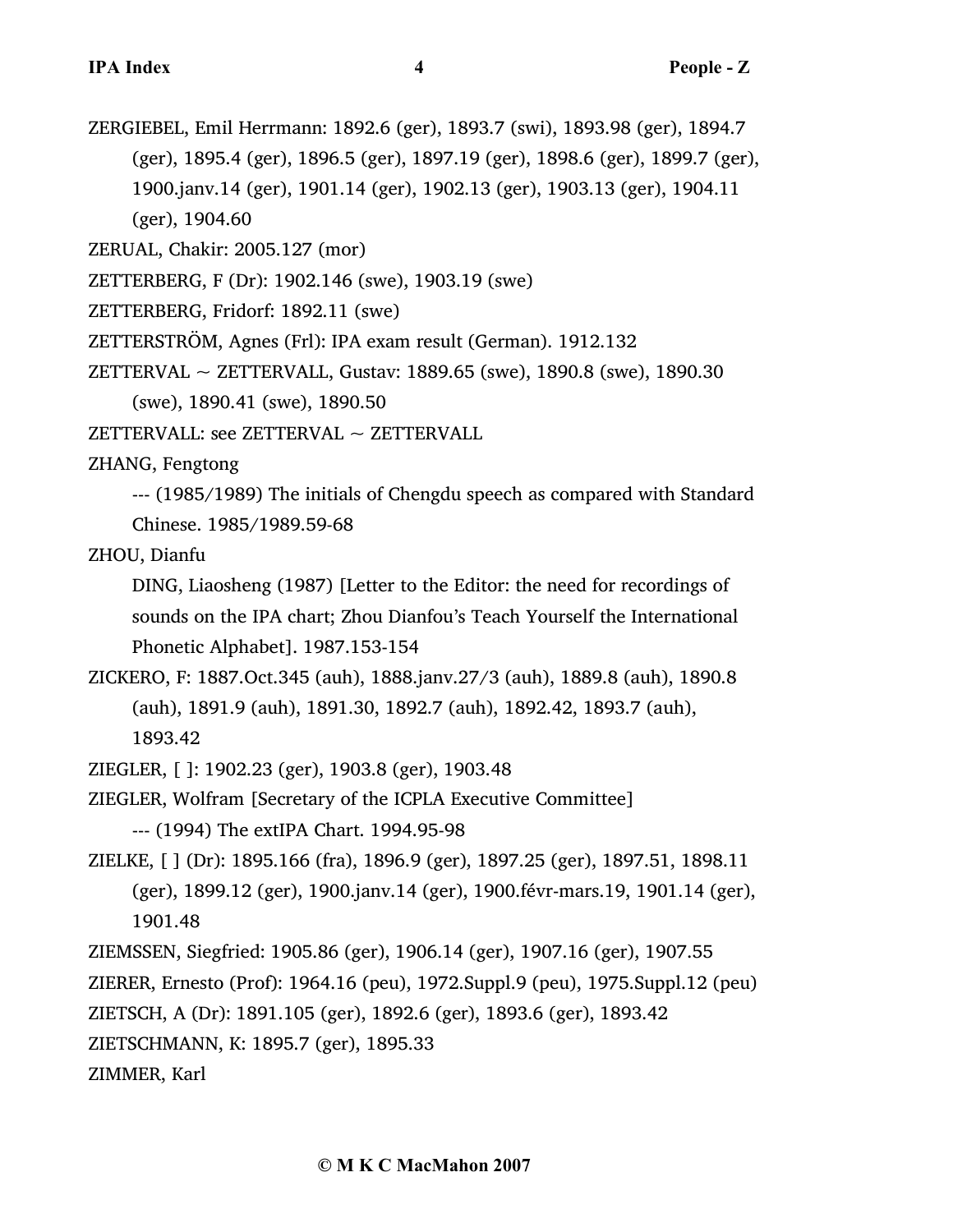- --- & ORGUN, Orhan (1992) Turkish [inf=aged 25 from Istanbul; incl
- NWS]. 1992.43(ii)-45
- ZIMMERMAN, Angela: 2000.126 (ger)
- ZIMMERMAN, Jane Dorsey (Prof Dr Mrs): 1931.56 (usa), 1932.22 (usa),
	- 1934.37 (usa), 1936.42 (usa), 1938.38 (usa), 1949.13 (usa), 1952.Suppl.ix
		- (usa), 1955.Suppl.ix (usa), 1961.Suppl.xi (usa), 1969.23 (swi),
	- 1972.Suppl.10 (swi), 1975.Suppl.14 (swi)
- ZIMMERMANN, C: 1896.84 (den), 1897.29 (den), 1897.52
- ZIMMERMANN, Jean (Dr): 1900.53 (pol), 1902.74 (pol), 1903.19 (pol), 1903.30, 1904.17 (pol), 1904.60, 1905.17 (pol), 1906.21 (pol), 1906.29
	- (pol), 1907.23 (pol), 1908.24 (pol), 1908.43
- ZIMMERMANN, Rudolph  $\sim$  Rudolf (Dr): 1901.5 (fra), 1901.22 (rus), 1901.30, 1902.20 (rus), 1902.52
- ZINKE, [ ]: 1914.Suppl.12 (ger)
- ZINKGRAF, Alfredo C (Prof): 1967.44 (arg), 1970.52 (arg)
- ZINOVIEVA, Nina: 2000.126 (usa)
- ZIPF, G K: 1936.42 (usa), 1938.38 (usa), 1944.12
- ZIPPERLING, C: 1897.141 (ger), 1898.11 (ger), 1899.12 (ger)
- ZMARICH, Claudio: 2000.126 (ita)
- ZOCCOLA, Umberto C: 1904.62 (eng), 1905.7 (eng), 1906.9 (eng), 1907.10 (eng), 1908.11 (eng), 1908.114
- ZOEGA ~ ZOËGA, Geir: 1886. Nov. [4] (ice), 1887. Feb. [1] (ice), 1888. janv.  $27/3$ (ice), 1889.8 (ice), 1890.8 (ice), 1891.9 (ice), 1892.8 (ice), 1893.9 (ice), 1894.10 (ice), 1895.11 (ice), 1896.13 (ice), 1897.29 (ice), 1898.16 (ice), 1899.17 (ice), 1900.janv.18 (ice), 1901.19 (ice), 1902.18 (ice), 1903.18 (ice), 1904.16 (ice), 1904.60, 1905.121 (ice), 1906.19 (ice) PASSY, P (1887) The new arrangement  $[$  = names suggested for the Council]. 1887.Dec.405-406 [Rev] --- (1888) Ensk Hljóðfræði og nokkur framburðar sýnishorn. Reykjavík: Ísafoldarprentsmiðja. 1888.Nov.460/84
	-
	- [Publications Received.] 1891.46
- $ZO$ ËGA: see ZOEGA  $\sim$  ZOËGA
- ZOLA, Émile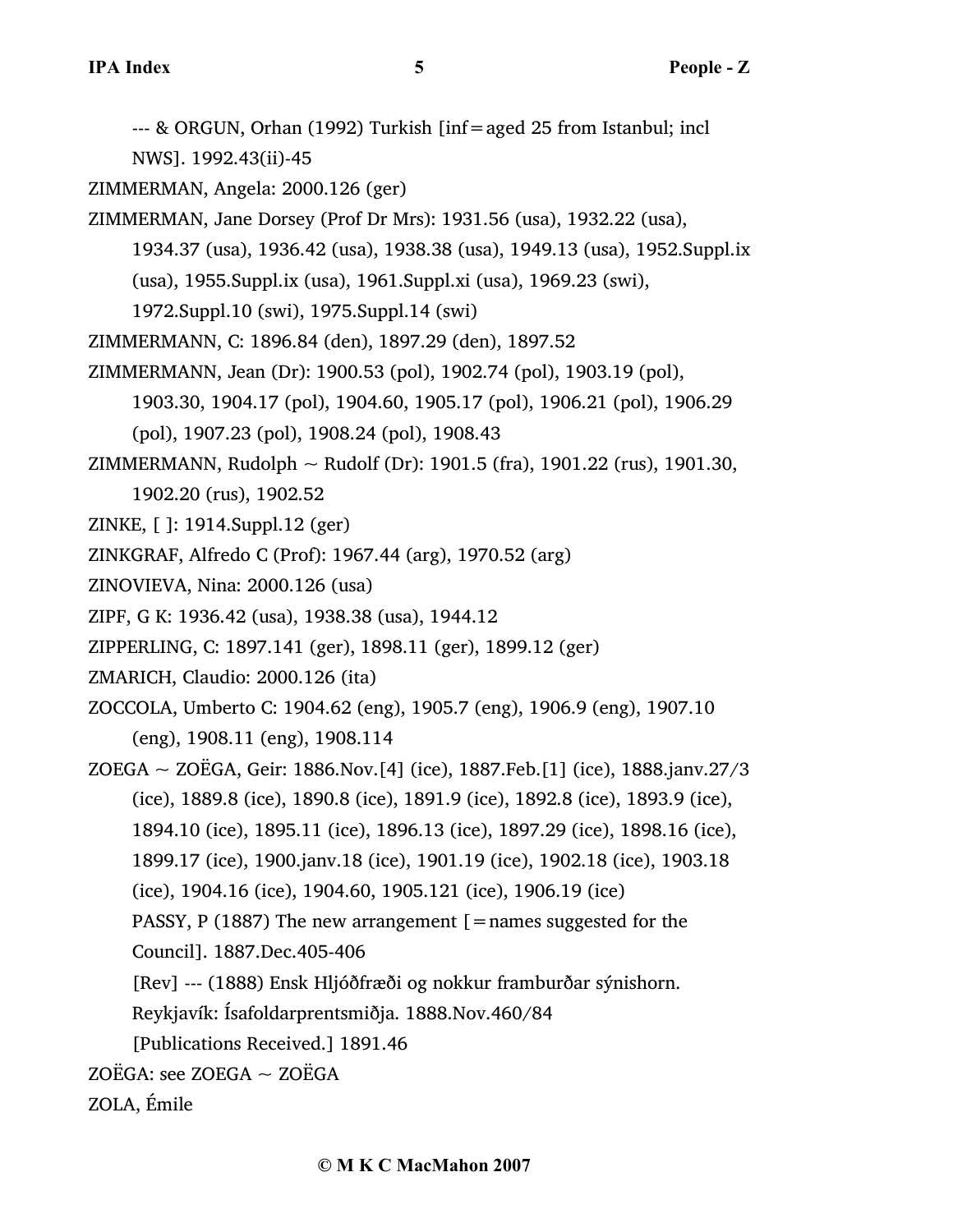[Spec(Stud)] Français. L'erreur judiciaire < --- on 'l'affaire Dreyfus'.] 1898.59-62 ZOLLINGER, O Cours de phonétique à L'École des Hautes Études: ... Exercices pratiques: -- on Italian phonetics. 1896.105 ZOLNAI, Gyula (Dr): 1893.161 (auh), 1894.8 (auh) ZOSHCHUK, Stepan AREND, M Z (1937) [Spec] Ukrainian [Kolemeia, Galich; inf= --- ]. NWS. 1937.62-63 ZUBERBÜHLER, E: 1912.134 (swi), 1913.26 (swi), 1914.Suppl.17 (swi) ZUBIRIA, J M de: 1889.53 (spa), 1890.8 (spa), 1890.50 ZUCCHINI, Gabriele: 1990.ii.63 (ita), 1994.57 (ita), 1998.141 (ita) ZUCCOTTI, Ettore: 1972.92 (ita), 1975.Suppl.9 (ita), 1978.Suppl.10 (ita) ZÜND-BURGUET, Adolphe: 1905.134 (fra), 1906.3 (fra), 1907.3 (fra), 1908.3 (fra), 1909.2 (fra), 1910.2 (fra), 1911.10 (fra), 1912.23 (fra), 1913.7 (fra), 1914.Suppl.2 (fra) ROUDET, L (1895) Cours de phonétique à L'École des Hautes Études: Conférence du mercredi [... --- on assimilation]. 1895.78-79  $-$ --- (1909) Au sujet du supplément scientifique  $\mathfrak{g}$  = suggestion to replace the second issue of the mf each year with a 'supplément scientifique']. 1909.141-143 ZUERGENSE, Olga Edouardovna (Mlle): 1910.25 (rus), 1911.33 (rus), 1912.48 (rus) ZUIDWEG, Jan: IPA exam result (German). 1911.160 ZULU, [ ]: 1898.50 (fra), 1899.5 (fra), 1900.24 (fco) ZUMBRUNN, Anna PASSY, P (1904) [Spec] Deux dialectes suisses bernois. 1 Goldswil bei Interlaken [inf= --- ] ... 1904.83-84 ZÙNIGA S, Luis E: 1895.125 (chl), 1896.18 (chl), 1897.35 (chl), 1898.22 (chl), 1899.23 (chl), 1900.janv.23 (chl), 1901.24 (chl), 1902.22 (chl), 1903.22 (chl), 1904.20 (chl) ZUPITZA, Julius

[death]. 1895.147